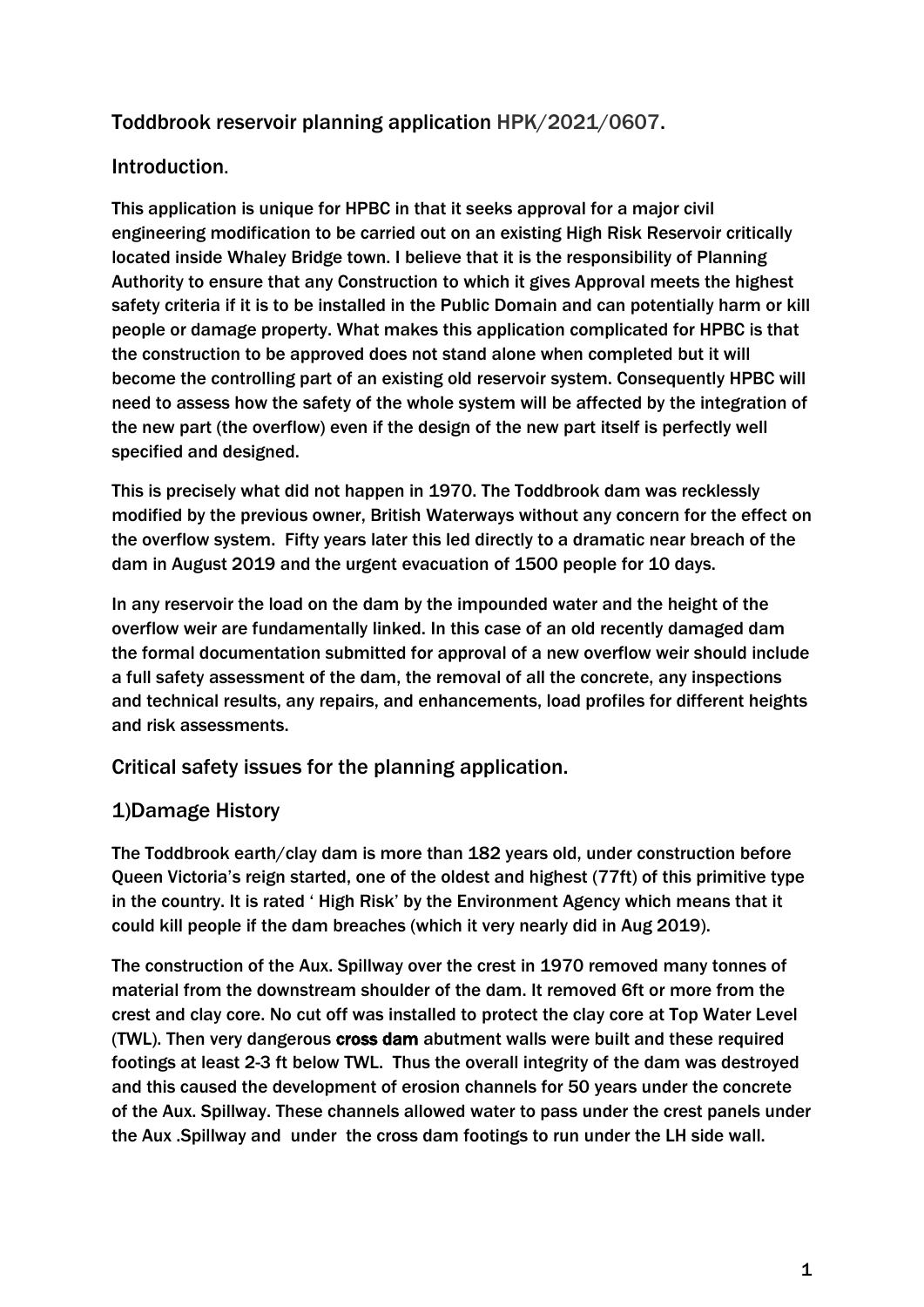A leak in the dam, first detected in 1930, led to extensive investigations and speculative remedies over the next 50 years. The investigation continued even after the Aux. Spillway was constructed. It is therefore not certain that the leak was ever cured because the installation of the Aux. spillway prevented further access to the shoulder to confirm success. The evidence of water under the spillway concrete became obvious but those responsible unfortunately attempted to treat the symptoms rather than find the cause. The water could have been from the 1930s leak or the erosion channels or both.

On July 31 2019 there was a massive overflow on the Aux spillway, only the fourth in its history. Erosion channels were finally widened and major flow under the concrete shifted some spillway panels. The much increased flow under the concrete crest then attacked the unprotected clay core. Many tonnes of shoulder and core from the dam were washed into the Goyt creating a huge hole which left the remains of the clay core in a dangerous unstable state. The school and town were at critical risk but saved from the breach because it stopped raining *just in time*. Chinook helicopters managed to create a temporary repair with 800 tonnes of a special grit and grout mixture in bags which supported the clay core whilst the reservoir level was lowered.

Obviously this old Dam has had a hard life. So it can be strongly argued that it must be rigorously assessed and its safety confirmed beyond doubt before it is operated at any Top Water Level (TWL) but especially at the maximum level as proposed in this application.

### 2)Choice of the new Top Water Level.

If a new reservoir with an earth clay dam were to be proposed in the same location in Whaley Bridge it would never be approved because of the obvious serious risks to the school and town. However the current intention is just to repair the existing reservoir by building a new overflow/ spillway system to replace the original overflow arrangements which were designed in 1830 to be managed by a resident warden. This was successful for the first 130 years until British Waterways recklessly removed the essential 5-6 ft. clay core safety margin from the dam and thereby destroyed its integrity.

But the major safety issue which must be paramount in the consideration by HPBC is not any (unlikely) flaws in the design of the new overflow system itself. It is the intention to construct the new overflow weir at the original height chosen in 1830. The main overflow weir determines the maximum height of the water behind the dam which is called Top Water Level (TWL). As a consequence, the load profile on the old damaged dam from the impounded water in the reservoir will be exactly the same in future as it ever was. Keeping the events of Aug 2019 fully in mind, the justification and risks of this decision must be critically examined by HPBC when considering the approval of a modern modification to be applied to an old existing system to make it function again at the full specification. In any other Engineering sector this is a practice that would generally be treated with considerable caution. HPBC may need to seek independent technical advice to assess the state of the dam.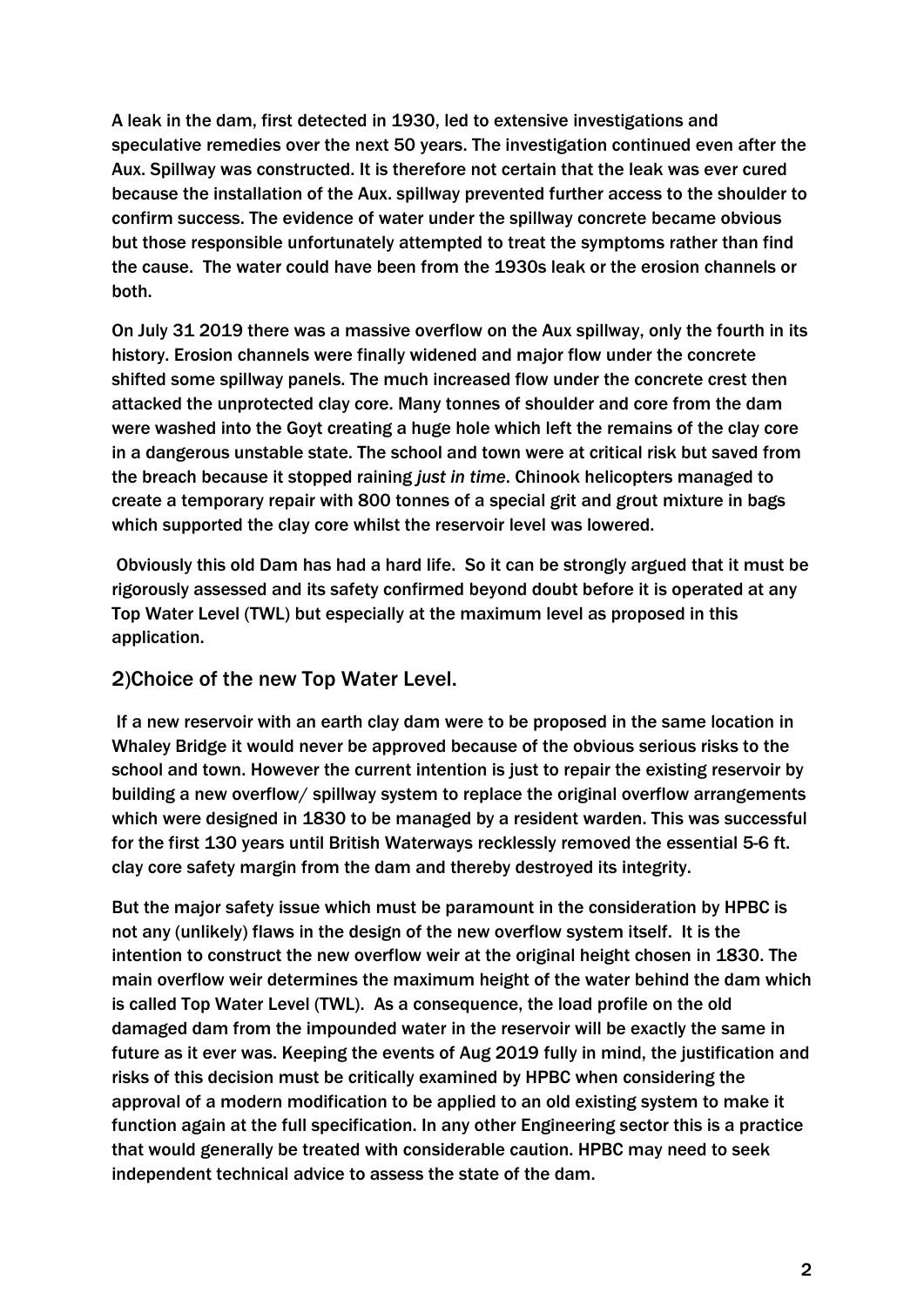### What has been done to prepare the dam for re-use?

This question should have been answered in a comprehensive document submitted by the CRT with the application.

From the outset in Oct 2019, less than 3 months after the auxiliary spillway failure which caused massive damage to the dam itself, it was evident that the CRT intended to refill the reservoir to its original level without any evidence that the dam was undamaged and that it was safe to be loaded to the same height. A leaflet describing 'temporary work' was issued in Dec. 2019 at the Public Meeting in Buxton. In fact only one part of this work has been implemented, the Cut Off wall across the crest, which, due to obvious cost and duration of the work, is evidently anything but 'temporary'

So hidden in the 'temporary works' was the construction of a very permanent cut off wall which could not have been justified until the dam had been assessed and approved for maximum load. An expensive cut off wall at that height could only mean that the CRT has always intended to return the reservoir to the original level, only 2 months after the town and school were nearly inundated and 1500 residents had to be evacuated at 30 minutes notice for 10 days. If the TWL was to be lowered by around 1.5m then the cut off wall would not have even been required.

It is understood that subsequently various bores and ground penetrating radar (GPR) surveys have also been used to look through the concrete to assess the internal structure of the dam and detect any leakage. But the reservoir has been empty for over 2 years so the dam is neither wet (to be able to leak) nor loaded (to allow pressure measurements) so such investigations have considerable limitations. Also the GPR survey could not have been complete across the Aux. spillway particularly in the crucial area of damage where the bags were dropped. GPR imaging is also disturbed by steelwork in the concrete. All these technical investigations and limitations should be documented formally and presented with the application.

### What has not been done to prepare the dam for re-use?

The downstream shoulder of the dam has not been exposed by removal of ALL the 1970s concrete nor have the emergency repair bags which are hiding the state of the near breach and are preventing inspection and repair.

The Application indicates the order of work. It is planned to construct the new overflow system first before all the redundant concrete of the Aux. Spillway system has been removed from the dam, before the 'sticking plaster' bags, the temporary repair of Aug. 2019, are removed, before the dangerous near breach hole is exposed, before the depleted clay core is actually inspected, before the cause of the 175 ft longitudinal crack across the crest panels is investigated, before the urgency to evacuate 1500 people from their homes at 25 minutes notice is confirmed by inspection of the state of the old dam.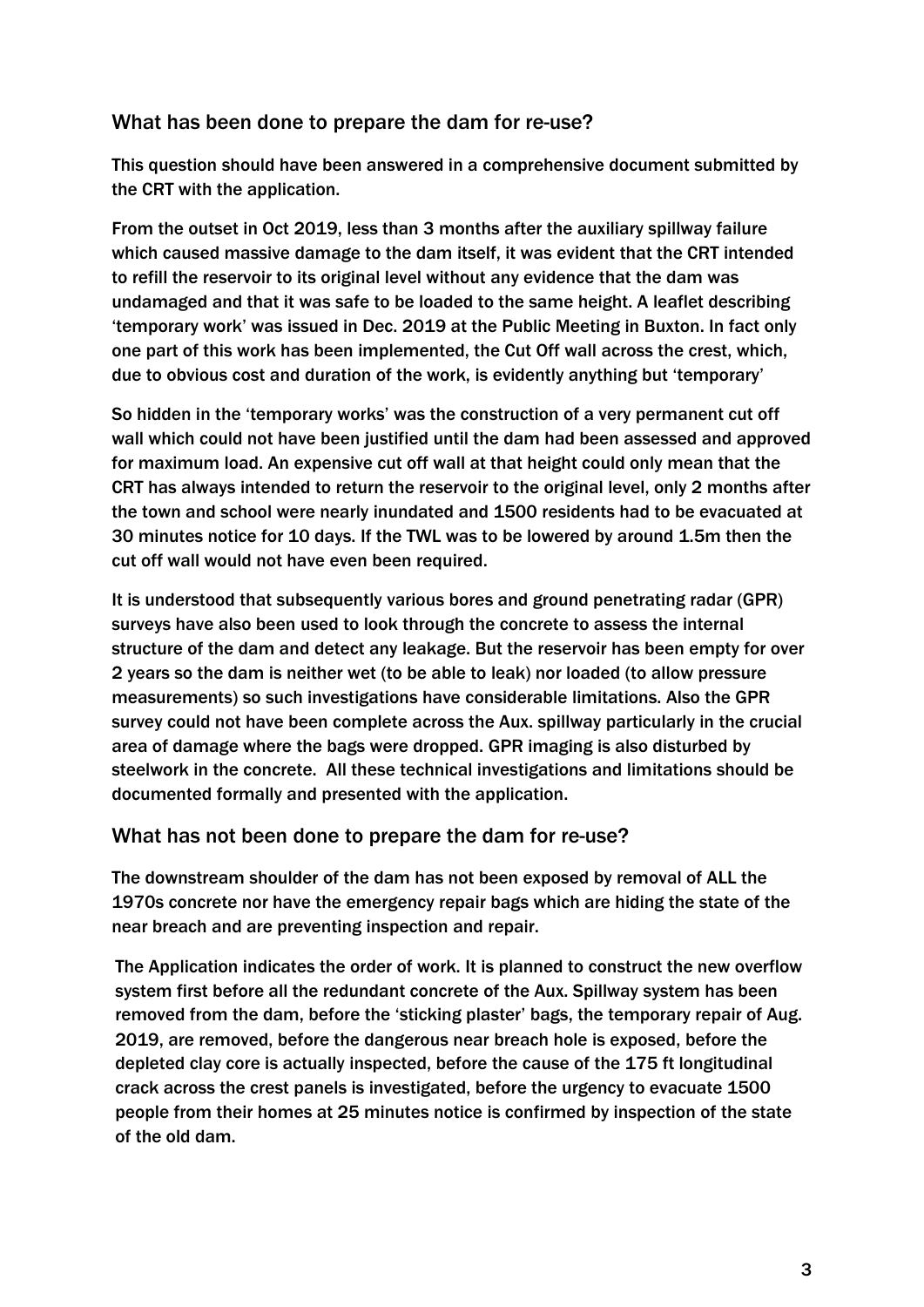## Why is it important that the dam is modified and repaired first?

Obviously the state of the dam is fundamental to the safety for Whaley Bridge. Although some confidence has been built in the structure of the dam this cannot be complete until the whole downstream shoulder and damaged core is exposed by careful removal of all the concrete. Then all the repairs and reconstruction of the dam can be carried out. Simply put the state of the dam determines the safe height to construct the new overflow weir and that will not be known until the dam is exposed.

HPBC may know that there are 7 other earth clay dams that were recklessly modified in the 1970s with the same dangerous over crest auxiliary overflow. Toddbrook was the first, a very poor design not even constructed to the flawed specification. The identity of these dams has been kept secret by the Govt. since Oct 2019 despite FOI requests.

The expert Investigators have only speculated about how bad the Aux Spillway is, speculated about the extent of water erosion channels, the cause of failure and its sequence. There has been the opportunity to carefully remove all the concrete to confirm their theories (or not) but in 2.5 years this has not been done. The point is that there is unexamined evidence in the Toddbrook Aux Spillway System that is not only relevant to the safety of Toddbrook but also to the safety of the other 7 Dams. This means that careful, even forensic, dismantling of the whole concrete system is a very important priority task in its own right.

What are the weaknesses in this planning application ?

### 1) Overflow constructed at max TWL prior to Dam repair.

There is no clear statement in the submission that the original 1840 TWL is to be retained. Given that this has serious implications for the dam a document describing all the operations to assess and repair the dam should have been submitted. It was not. The design drawings submitted for approval simply describe an excellent new overflow construction to be set at a certain absolute height but with no obvious consequence or connection with the loading on the old dam.

The major weakness is that the HPBC planning team should have been guided to recognise that the Overflow Construction, however perfect it may be in itself, cannot be approved in isolation. It can only be approved in conjunction with an understanding of the state of the Dam itself and the profound safety influence of the height of the new overflow weir, which defines TWL and therefore the load on the dam.

### 2) Construction sequence.

The application says that the first phase will be to build the Overflow system and this will be constructed to provide the historic maximum TWL which cannot then be reduced. This means that it will be built first before all the redundant concrete of the Aux. Spillway system has been removed from the dam. Given the history of the dam summarised above, the construction of the Overflow system before all operations to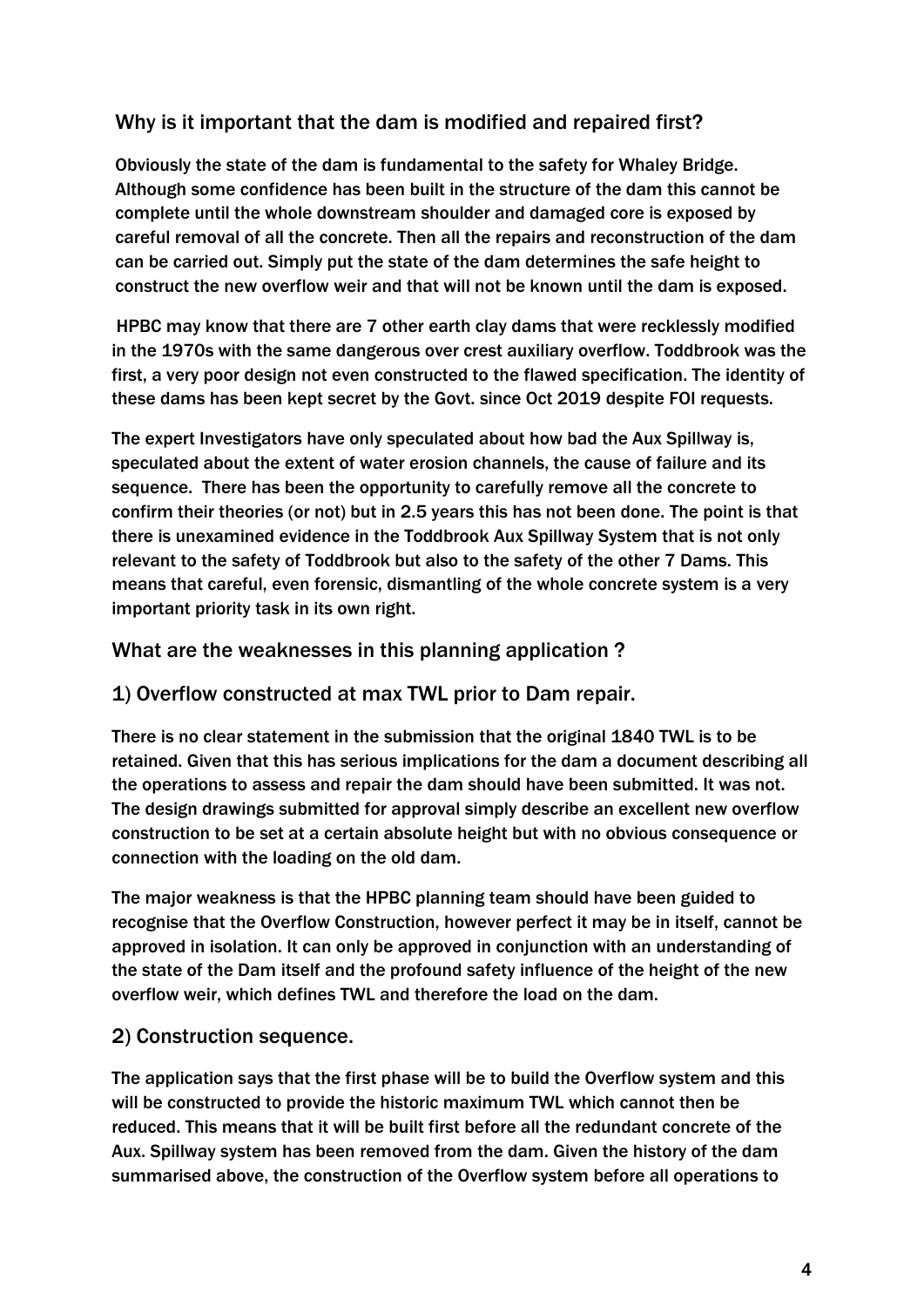inspect and repair the dam are completed is the fundamental engineering error in this Project as submitted. It means that any defects, damage, leaks and structural faults in the old dam, which have not been detected or have been misunderstood, hidden or ignored for the last 52 years under the concrete (especially the crest), will be prevented from having any influence on the future operational TWL. Because, in the current plan, the TWL will already be defined by the overflow weir which will have been set permanently in concrete and steel....literally..... before the dam is fully exposed and inspected.

Exposing the state of dam shoulder, the clay core and its crest to daylight prior to any Overflow construction begins will certainly provide the opportunity for forensic inspection of the most damaged part of the dam and a complete Risk assessment. But in addition it will provide the opportunity to exercise sound engineering caution by lowering the TWL even if unexpected safety issues are not exposed on the dam. There cannot be any justification for the sequence 1)"Construct Overflow" followed by 2)"Repair Dam" as proposed, it is not logical and has profound safety implications.

### Requirement for maximum TWL questioned.

This demand is made by the CRT who opposes any lowering of the Reservoir TWL. That is why the new cut off wall was installed (Jan-June 2020) so prematurely. This was constructed at maximum TWL having been designed just 2 months after the near breach in Aug. 2019. The Canal system is well served by supply reservoirs and conduits. Coombs was first to supply Marple locks in 1810 and that was when commercial canal use was approaching its zenith, creating a huge demand from Coombs to support the Marple Lock traffic plus general leakage and usage in the Macclesfield canal. Toddbrook was only completed by 1840 when canal use was rapidly falling into decline caused by railway expansion. So it can be argued that the modern recreational traffic (much less than the commercial traffic of the 1810-35 can be adequately supported by Coombs plus a somewhat lower but much safer Toddbrook.

### Advantages of a lower TWL:- Safety for Whaley Bridge.

If the future reservoir level was to be lowered by as little as 1.5m, it would re-establish the original 1830 Dam safety margin of 5 ft. recklessly destroyed by British Waterways in 1970. This would bring the additional safety benefit of considerably reducing the pressure on the 180 year old recently damaged dam. There are obvious consequences which would increase the margin of safety for the school and the town.

- 1) It would reduce the risk /probability of breach because as the height of water is reduced the pressure on the old damaged dam is reduced considerably in proportion to the height squared.
- 2) But if a breach were to occur then the lower the reservoir the less energy and volume of water would be available to injure, kill and destroy as it rushed over the school and down the main street of Whaley Bridge.